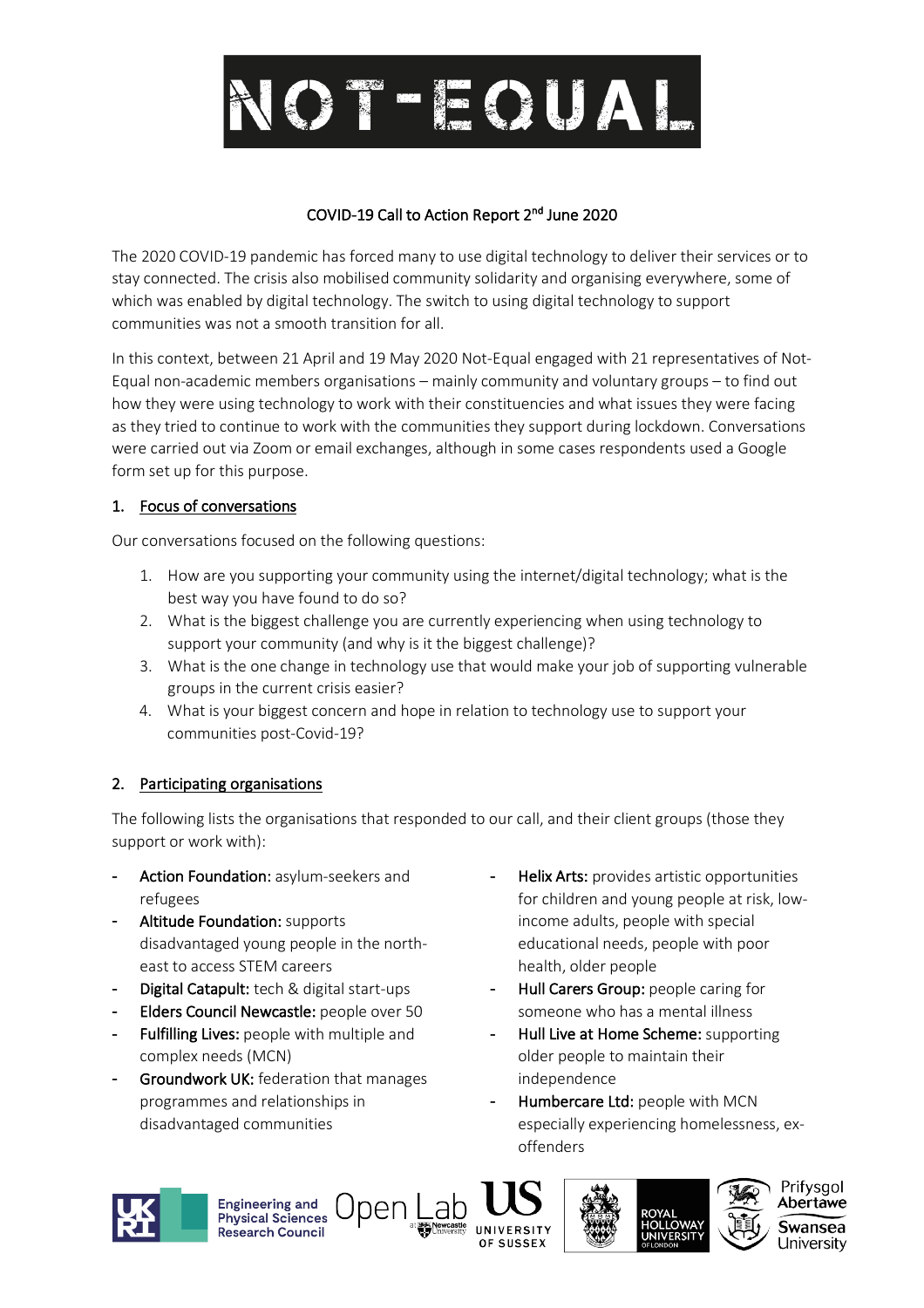

- JustFair: monitors and advocates economic and social rights in the UK through research, campaigns, training and events
- Matthew's Hub: people with autism without a learning disability
- Meadow Well Connected: community hub in Meadowell
- New Roots: asylum-seekers and refugees
- Newcastle City of Sanctuary: asylumseekers and refugees
- Penparcau Community Forum: supports grassroots activity in deprived Welsh (speaking) community
- Recovery College Collective (ReCoCo): people who have experienced mental health problems
- Success4All: children and young people in West End of Newcastle
- Tyne & Wear Citizens: community organising
- VONNE: supports charities, voluntary and community groups, and social enterprises in the North East
- 3rd Cleethorpes Scout Group: children and young people

Prifysgol Abertawe

wansea

Iniversity

# 3. Summary

Some respondents highlighted that the provision of their services via digital technology enabled engagement and inclusion of new service users. This was countered by the disappearance of other long-standing service users. Here issues of digital inequities and exclusion (access to hardware, wifi, data as well as skills and language barriers) where raised as the principal reasons for the disappearance of some beneficiaries.

Other respondents highlighted that some services demanded their redesign in order to accommodate a digital offer and lacking capacity and knowledge delivery halted.

The use of digital technology in some cases translated in a smoother and more effective service provision for some beneficiaries. It also sparked additional concerns in relation to digital wellbeing and safety. The challenges of meeting expectations and maintaining a digital offer post-Covid-19.

#### 4. Common challenges

Some common themes arose from these conversations. These are: digital exclusion (access, skills and attitudes, physical and language barriers); wellbeing; increasing divides and the erosion of democracy; culture change and a change in the types of interactions with clients / programme participants. While some of these concerns are not new in the area of digital exclusion, their particularities and significance are brought to the forefront by living conditions and ways people had to adapt during the pandemic.

# 4.1. Digital inequities and exclusion

**Engineering and** 

Physical Sciences

**Research Council** 

This was by far the most common challenge groups faced when trying to shift their work online during the pandemic. The principle reasons given for people experiencing digital exclusion were: access; skills and attitudes; physical and language barriers.

Jnen

#### Access

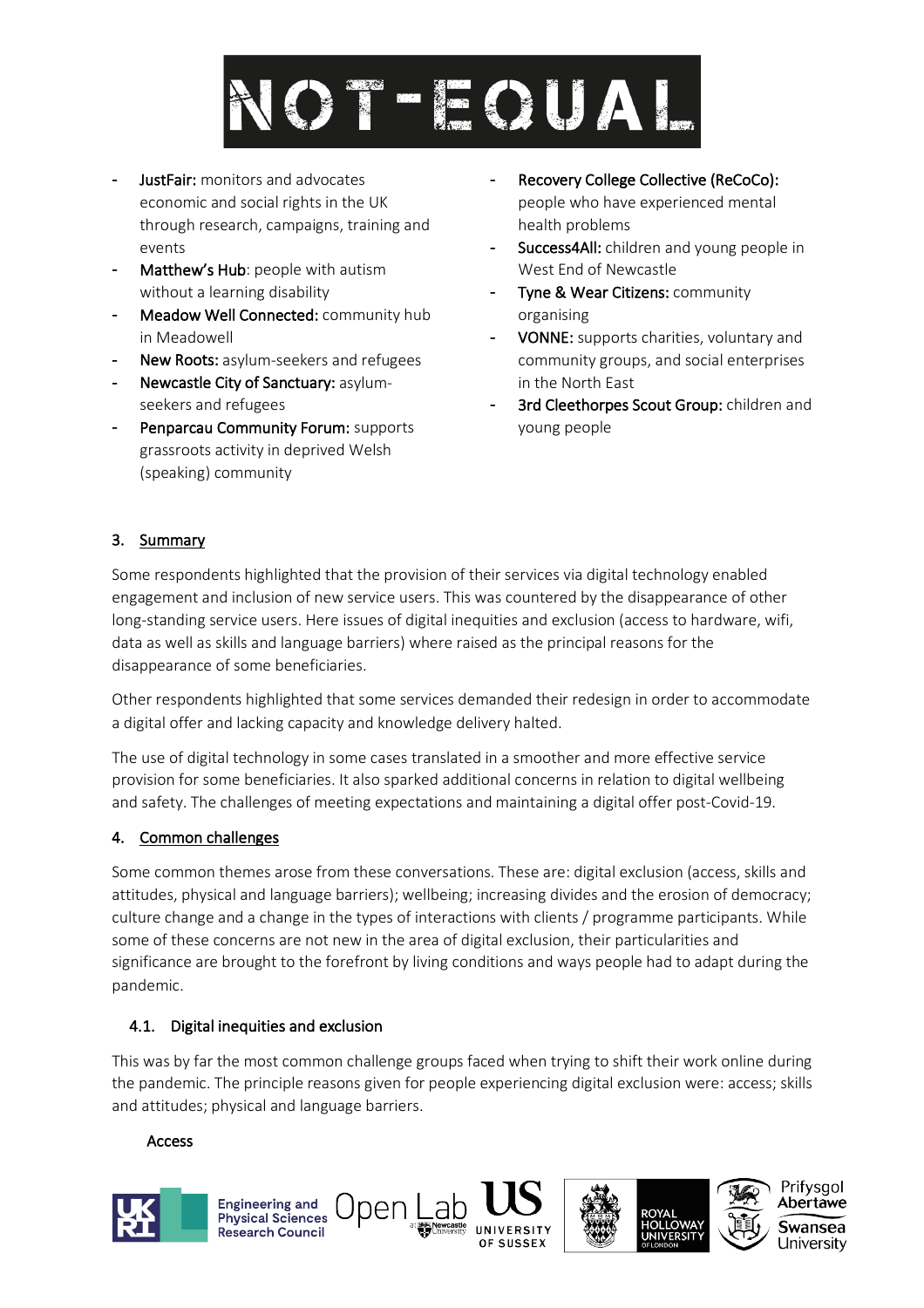

- Economic reasons, i.e. inability to pay for hardware / data / broadband
- No internet coverage or patchy connections

The following groups expressed particular concerns in this area: *Action Foundation, Altitude Foundation, Fulfilling Lives, Groundwork UK, Helix Arts, Hull Carers, Just Fair, Matthew's Hub, MeadowWell Connected, Newcastle City of Sanctuary, Pemparcau Community Forum, ReCoCo, Success4All, Tyne & Wear Citizens, VONNE, 3rd Cleethorpes Scouts.*

#### Skills and attitudes

- Lack of skills / digital literacy
- **Aversion**
- Fear of technology / lack of trust

The following groups expressed particular concerns in this area: *Action Foundation, Altitude Foundation, Elders Council, Fulfilling Lives, Groundwork UK, Helix Arts, Hull Carers, Hull Live at Home Scheme, Meadow Well Connected, New Roots, Newcastle City of Sanctuary, ReCoCo, Success4All, VONNE.*

#### Physical/language barriers

- Physical difficulties (e.g. a lack of information in British Sign Language, older people with manual dexterity problems, disability such as blindness where other people don't know how to use the adapted software.)
- Language barriers

The following groups expressed particular concerns in this area: *Action Foundation, Elders Council, Fulfilling Lives, Groundwork UK, Helix Arts, Hull Carers, Hull Live at Home Scheme, Meadow Well Connected, New Roots, Newcastle City of Sanctuary, ReCoCo, Success4All, VONNE.*

"Poverty is the biggest factor in this as well as lack of tech knowledge"

)nen

"Clients are reluctant to download/install software onto their own devices, out of a pervasive perception that any form of download is unsafe."

"It doesn't matter how good our digital services are if the people who need them most are unable to access them."

"The nature of our communities is that they are vulnerable and excluded; this means that they don't necessarily have access to tech."

# 4.2. Wellbeing

**Engineering and<br>Physical Sciences** 

**Research Council** 

A different way of working throws up its own challenges, some of which are articulated around the wellbeing of already vulnerable groups. Broadly these challenges were perceived as:

Prifysgol

Abertawe

wansea

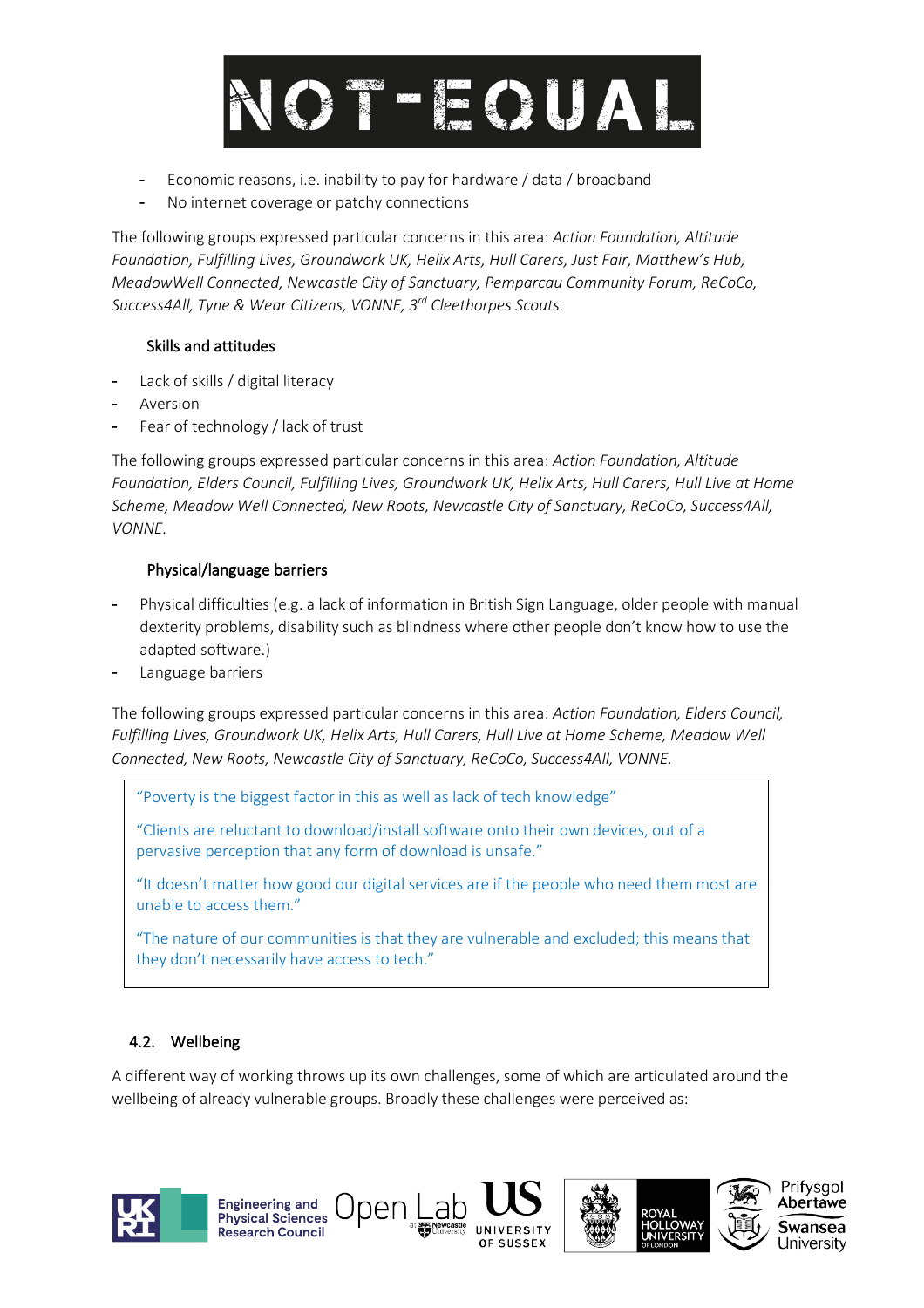

- safeguarding e.g. young people using chat functions with no moderation, or unearthing feelings online, leaving people alone with their grief or other difficult feelings
- mental health problems are exacerbated
- loss of intimacy; some issues are sensitive and difficult to 'broadcast' onto a screen, or when the internet can cut off in the middle of a challenging or emotional subject
- wariness of how to interact or engage as people are aware of online security issues but perhaps don't know how to protect themselves
- aversion to seeing own face / being seen on screen
- invasion of privacy, such as people being able to see who is in your home
- Screen fatigue and exhaustion from learning to use multiple platforms / trying to find out what tech is out there & what are its functionalities

The following groups expressed particular concerns in this area: *Action Foundation, Digital Catapult, Fulfilling Lives, Helix Arts, Matthew's Hub, Newcastle City of Sanctuary, ReCoCo, Tyne & Wear Citizens*

Digital exclusion "can have a knock-on effect on mental health as people who already have mental health problems start to suffer from increased isolation and lack of ability to contact friends and family, e.g. in Iran which has been hard hit by the crisis."

"Via digital you are not able to pick up on visual clues. Sometimes there is a risk of misinterpretation".

"People who are shielding, or not meant to be going out at all, e.g. the immunocompromised, have anxiety heightened by their now increasingly limited socialisation."

"Human interaction is vital in many kinds of community/social/health work …"

Jnen

# 4.3. Increasing divides and the erosion of democracy

As activities such as education and educational support moved online, service-providers were aware that children and young people from less advantaged backgrounds were being further disadvantaged, either because of digital exclusion and/or because of lack of self-motivation and/or parental motivation, or parental language skills and access.

Another concern is that some already socially-isolated people may be reluctant to leave their homes and re-engage in person because they have come to rely on tech, thus exacerbating social isolation, a sedentary lifestyle etc.

Finally, it was thought that an erosion of democracy was possible if there was not the physical space for groups and communities to act together and to feel the power of alliance together.

Prifysgol

Abertawe

wansea

Iniversity



**Engineering and<br>Physical Sciences** 

Research Council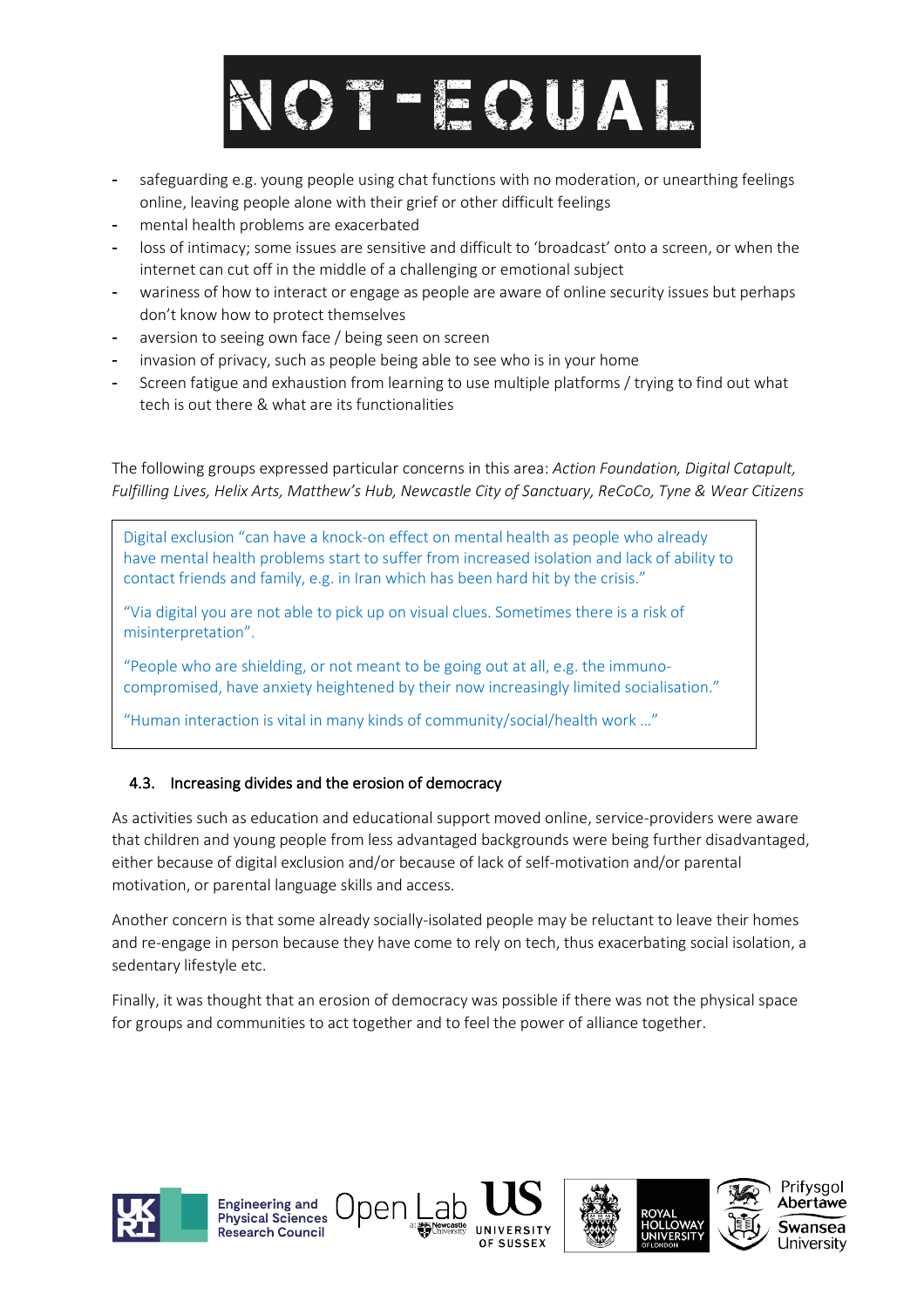# NOT-EQUAL

The following groups expressed concerns in this area: *Action Foundation, Altitude Foundation, Newcastle City of Sanctuary, Penparcau Community Forum, Tyne & Wear Citizens*

"We don't know how many of them are not engaging because of technological or practical constraints and how many of them are not engaging because of a lack of motivation."

"We have a Facebook Page, which I add some things to - but again it isn't used much by the students who really need the most help."

# 4.4. Sustainability

Two organisations – Success4All and Digital Catapult – expressed concern about financial sustainability: either their own sustainability or that of the entities and groups they were supporting. Another group, Helix Arts, expressed concerns about the sustainability of their digital offer: *"We are increasing digital participation and therefore increasing expectations and how do we sustain that afterwards? Post-pandemic, we will be returning resources to the physical but people might still expect us to maintain the digital services."*

#### 4.5. Culture change and ways of interacting with clients/participants

A different way of working throws up its own challenges. Some of these are outlined in the wellbeing section, and others are similar to challenges faced by other sectors moving their activities online where some activities have simply had to be dropped as they could not be done digitally. Other challenges included the loss of impact of social interactions (e.g. how can you demonstrate 'people power' over Zoom); culture change – adapting to a new way of working: e.g. exploring etiquette of videoconferencing; using digital solutions is time-consuming for the uninitiated.

The following groups expressed concerns in this area: *Altitude Foundation, Elders Council, Fulfilling Lives, Helix Arts, Hull Carers, Matthew's Hub, Penparcau Community Forum, ReCoCo, Success4All, Tyne & Wear Citizens.*

"We need to be able to communicate with a large number of people instantaneously whilst also maintaining personal contact"

"We are leading more than we usually do and so there is less fluidity and more caution about how people are interacting."

"We had been hoping to build up to work experience for some of the older kids, but this is just not going to happen."

"The infrastructure of care is missing: We are reduced to an instrumental conversation when what it's really supposed to be is giving and receiving – for mothers to be able to have a cup of tea & biscuits while the children are looked after by volunteers. That stuff really matters."

Jpen l











Swansea Jniversitv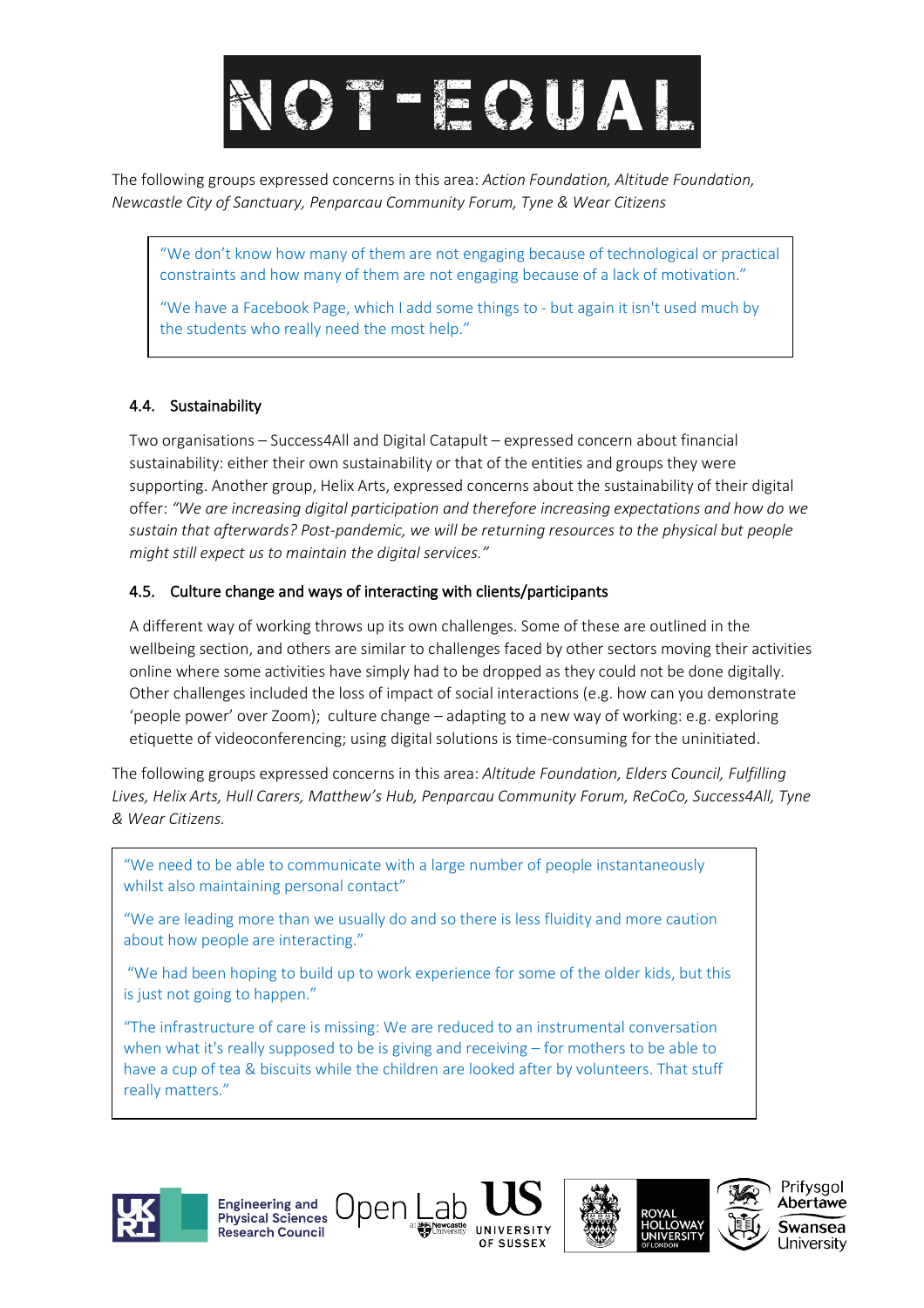

#### 5. Positive aspects

Some positive aspects also arose, or could arise, from the situation, however.

#### 5.1. Moving digital inclusion for all up the political agenda

The sudden digitalisation of many services (or at least attempts to digitalise services) alongside the closure of centres and service-providers showed how critical digital access has become. Some referred to it as something that should be regarded as an essential right (like water).

The following groups expressed hopes that as a result of the pandemic experience, digital inclusion could be reconsidered as high priority on the agenda: *Action Foundation*, *Altitude Foundation, Fulfilling Lives, Helix Arts, JustFair, ReCoCo, Success4All, Tyne & Wear Citizens.*

#### 5.2. Digital provision of service ability to increase inclusion and engagement of some citizens

Despite some service users having 'disappeared' during the pandemic, others – who were previously not engaged – were able to benefit from the digitalisation of some services and partake in activities via digital means. The following groups expressed positive experiences in this regard: *Elders Council, Fulfilling Lives, Matthew's Hub:* "Remote support seems to fit some members more"

#### 5.3. Simplified or improved procedures

*Fulfilling Lives* and *Newcastle City of Sanctuary (NCoS)* expressed hopes and positive experiences in the way the use of digital technology to deliver some of their services appeared to simplify some of their procedures. Fulfilling Lives described how their beneficiaries were able to access particular medicines "whereas it before there would have been a lot of hoops to jump through" i.e. the process of obtaining the particular medicine was simplified by the NHS.

#### 5.4. Sharing of experiences between organisation

The following groups expressed hopes that as a result of the current situation there would be more dialogue and cooperation between organisations in their efforts to support their communities through digital technology and in times of social distancing*: Action Foundation, Fulfilling Lives, ReCoCo.* 

#### 6. The one thing that could make a difference

**Engineering and<br>Physical Sciences** 

**Research Council** 

#### 6.1. Free universal access to the internet for all people (e.g. free city-wide wifi)

Upen

The following groups made this suggestion: *Action Foundation, Altitude Foundation, Digital Catapult, Fulfilling Lives, Helix Arts, Hull Carers, JustFair, Newcastle City of Sanctuary, Penparcau Community Forum, ReCoCo, Success4All, VONNE, 3rd Cleethorpes Scouts*

Prifysgol

Abertawe

wansea